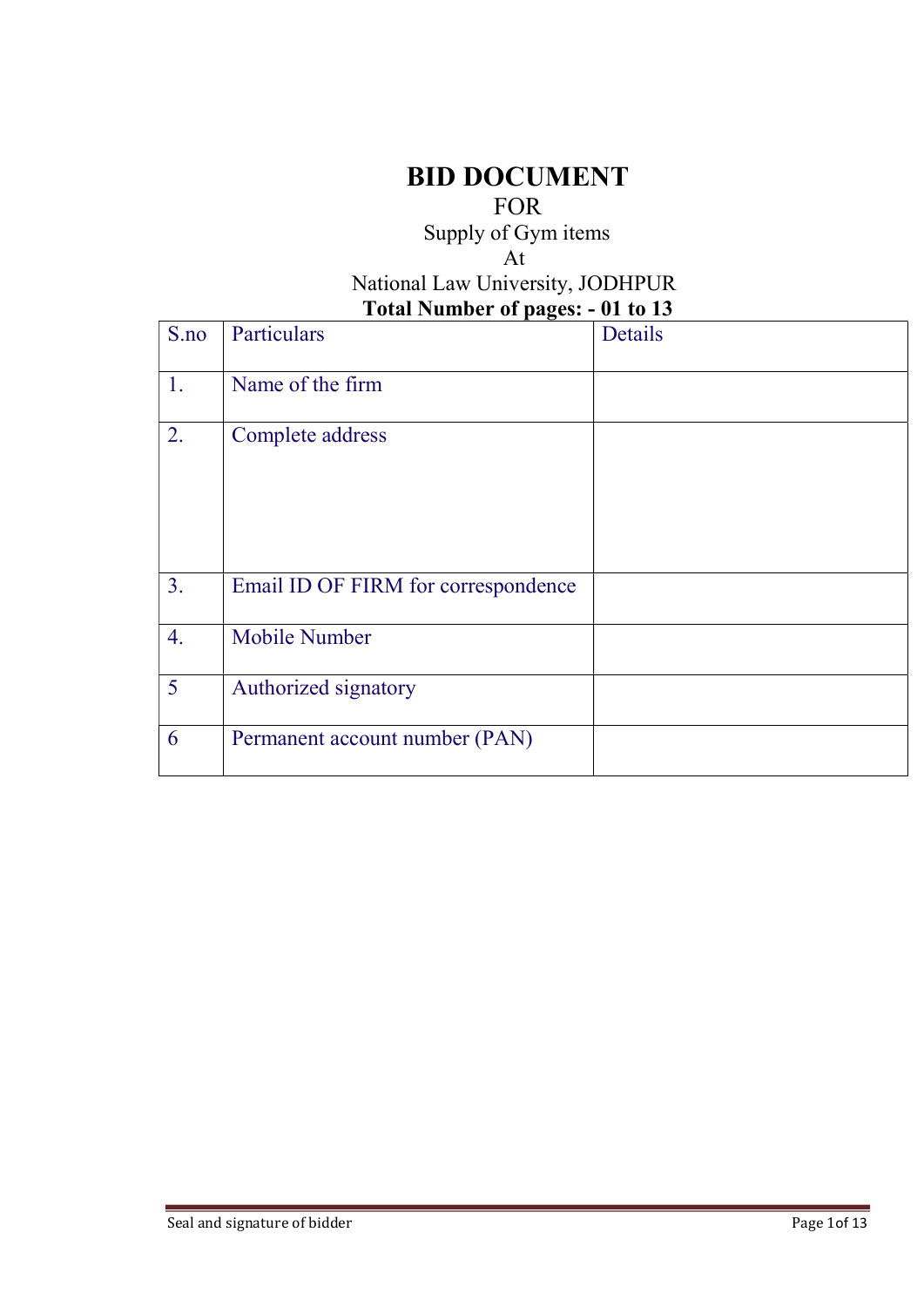Check List of Documents:-

| S.No           | <b>Particulars</b>                                                                                                                                               |
|----------------|------------------------------------------------------------------------------------------------------------------------------------------------------------------|
| 1              | Filled in bid document duly signed and stamped at the bottom of each page.                                                                                       |
| $\overline{2}$ | Technical bid in Annexure B in sealed cover super scribed as "Technical Bid"<br>with all required parameters mentioned in page No. 11 to 17, AnnexureA, and<br>D |
| 3              | Price bid in Annexure C in separate sealed cover super scribed as "Financial"<br>Bid"                                                                            |
| $\overline{4}$ | Declaration in lieu of earnest money in Annexure "D"                                                                                                             |
| 5              | Attested copy of the Income Tax PAN card of the company/ Firm                                                                                                    |
| 6              | Copy of valid Registration of company/firm                                                                                                                       |
| $\overline{7}$ | Copy of valid GST Registration of company/ firm                                                                                                                  |
| 8              | Notarized self certification for not being debarred/blacklisted as per<br>Annexure "A".                                                                          |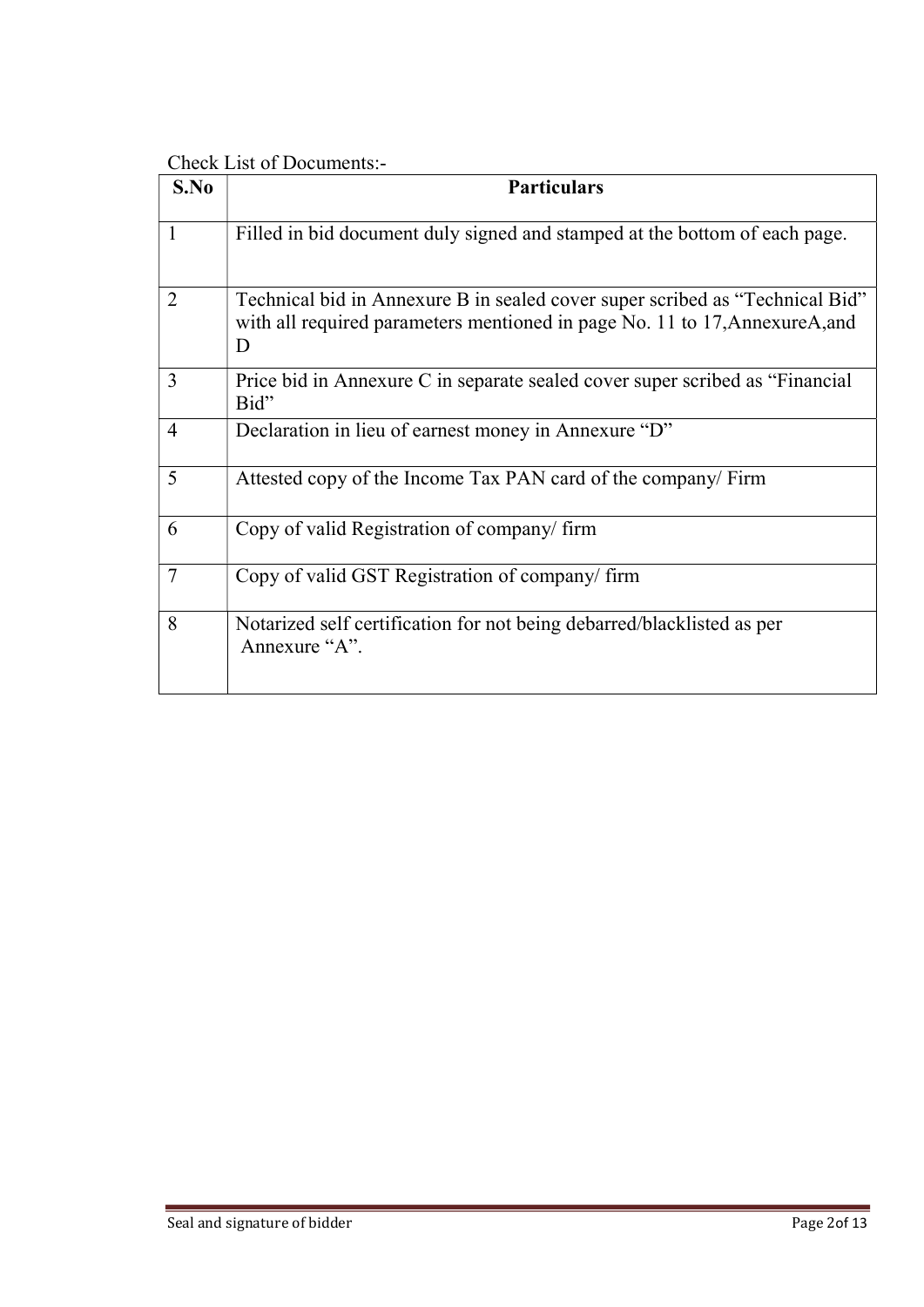## DETAILS OF TENDER CALL NOTICE

 Sealed bids are invited for Supply of Gym items at National Law University, Jodhpur.

| S.No | Item                                     | Quantity                   |
|------|------------------------------------------|----------------------------|
|      |                                          |                            |
|      |                                          |                            |
|      |                                          |                            |
|      | Supply of Gym items at National Law   As | mentioned                  |
|      | University, Jodhpur.                     | schedule 'A' given here in |
|      |                                          | under                      |

#### SCHEDULE 'A'

| S.No | Equipment                            | Qty.                 | Preferred Brand<br>and<br>Model (if any) |
|------|--------------------------------------|----------------------|------------------------------------------|
| 1.   | <b>Cross Trainer</b>                 | $\mathbf{1}$         | Aero fit AF 244 EL                       |
| 2.   | Treadmill                            | $\mathbf{1}$         | Aero fit AF 214                          |
| 3.   | Adjustable incline and decline bench | $\mathbf{1}$         | Aero fit                                 |
| 4.   | <b>Smit Machine</b>                  | $\mathbf{1}$         | Aero fit AF 7820                         |
| 5.   | Kettle bells:                        | $\mathbf{1}$<br>pair | USi                                      |
|      | a) 2Kg                               | each                 |                                          |
|      | b) 4Kg                               |                      |                                          |
|      | c) $6Kg$                             |                      |                                          |
|      | d) 8Kg                               |                      |                                          |
|      | e) 10Kg                              |                      |                                          |
|      | f) 12Kg                              |                      |                                          |
| 6.   | <b>Olympic Weight Plates</b>         | pair<br>1            | USi                                      |
|      | a) 5Kg                               | each                 |                                          |
|      | b) 10Kg                              |                      |                                          |
|      | c) 15Kg                              |                      |                                          |
|      | d) 20Kg                              |                      |                                          |
| 7.   | <b>Climbing Rope</b>                 | $\mathbf{1}$         | USi                                      |
| 8.   | Battle Ropes (50 ft.)                | $\mathbf{1}$         | USi                                      |
| 9.   | <b>Paralette Bars</b>                | $\mathbf{1}$         | USi                                      |
| 10.  | Karabiners (S-Hook)                  | $\overline{4}$       | $\blacksquare$                           |
| 11.  | <b>Olympic Rods</b>                  | 1 each               | USi                                      |
|      | a) 3 feet                            |                      |                                          |
|      | b) 7 feet                            |                      |                                          |
| 12.  | Hex Trap Bar (for deadlifts)         | $\mathbf{1}$         | USi                                      |
| 13.  | <b>Stirrup Handles</b>               | 1 pair               | $\frac{1}{2}$                            |

Seal and signature of bidder Page 3of 13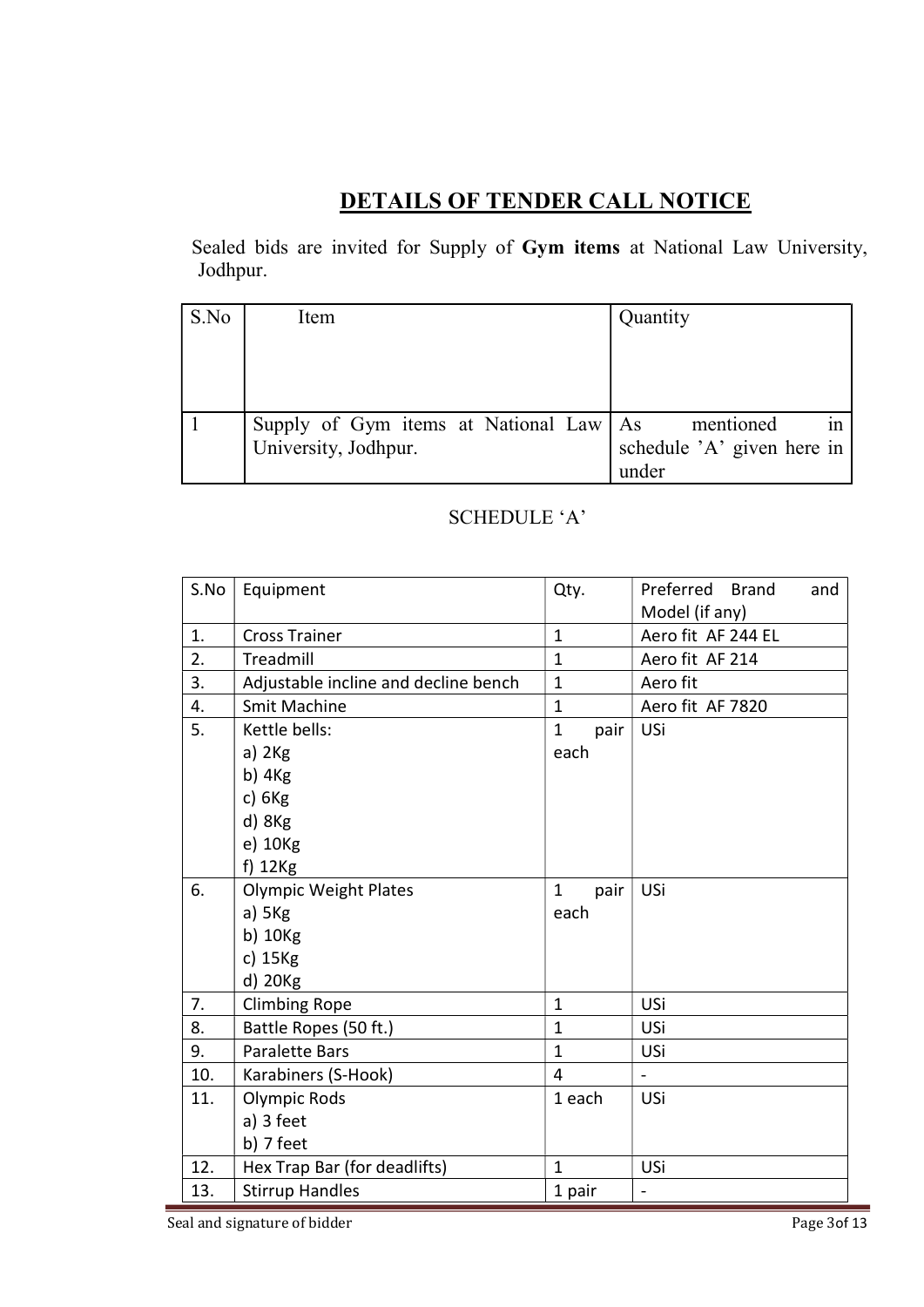| 14. | <b>Barbell Cushions</b>             | 2      |     |
|-----|-------------------------------------|--------|-----|
| 15. | Punching Bag (5 feet)               | 1      | USi |
| 16. | BOSU Ball (with strap and air pump) | 1      |     |
| 17. | <b>Polymeric Boxes</b>              | 1 each | USi |
|     | $a) 6$ inch                         |        |     |
|     | b) $12$ inch                        |        |     |
|     | c) $18$ inch                        |        |     |
|     | $d)$ 24 inch                        |        |     |
|     | e) 30 inch                          |        |     |

 Bid document for the above work can be obtained from the office of Registrar NLU, Mandore Road, Jodhpur, Rajasthan on all working days in between 10.00 A.M. to 5.00 P.M.. The bid documents can also be downloaded from University's Website (www.nlujodhpur.ac.in/tenders.php).

Bids will be received up to 3.00 P.M. of 23/05/2022 and the technical bid will be opened on the same day at 3.30 P.M in presence of the bidders or their authorized representatives if any. Opening date and time of financial bid shall be communicated subsequently after assessing the suitability and eligibility of the bidders.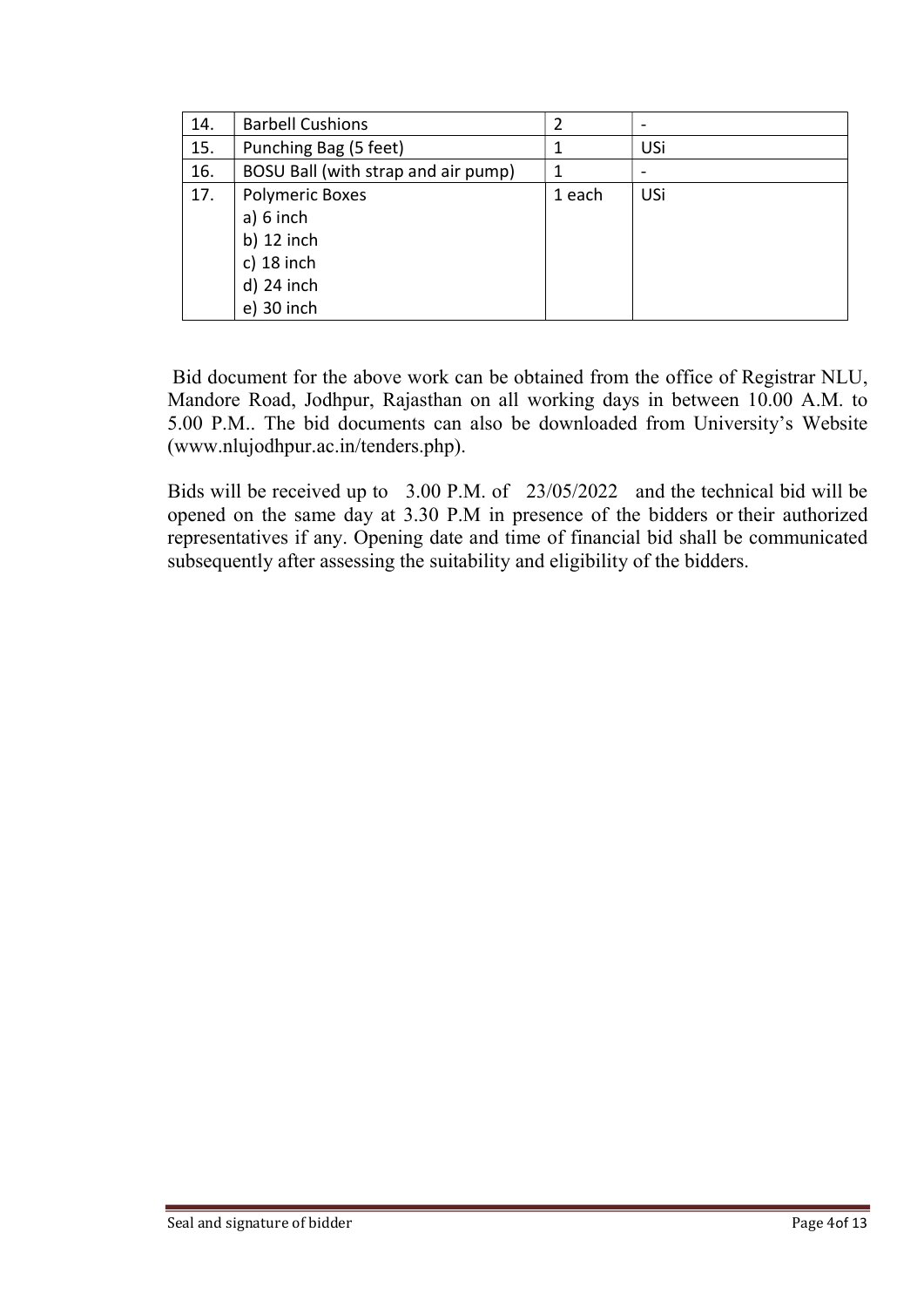#### 1. Scope of Work:-

- 1.1 Supply of Gym items at National Law University, Jodhpur.
- 1.2 Successful bidder shall be required to supply the ordered items within 30(Thirty) days from the date of work order.
- 1.3 It will be responsibility of the successful bidder to deliver and installation of all the items at NLUJ campus at his own expenses.

#### 2. Eligibility Criteria

The bidding concern must fulfill all the following criteria for technocommercial qualification of the tender.

- 2.1The Bidder should be registered under Indian law as a business entity. (attach document)
- 2.2The Bidder must have valid PAN, GST, and SSI or Udyog Adadhar number. (attach document)
- 2.3The firm must not have been debarred / blacklisted by any Govt. Deptt, agency, PSUs / institution / agencies / autonomous organisations. The bidder shall submit a self certification by an authorized person duly notarized to this effect.(attach self declaration certificate duly notary attested) in the prescribed format attached as Annexue"A".

### 3. INSTRUCTIONS TO BIDDERS

- 3.1 A Bidder can submit a single bid only.
- 3.2 Incomplete, telegraphic or conditional bids shall not be accepted.
- 3.3 The contractor /firm shall not be allowed to transfer, assign, pledge or sub-contract work order/supply order under this contract to any other agency.
- 3.4 Prices quoted must be firm and fixed. No price variation / escalation shall be allowed during process of completion of the project.
- 3.5 The bidders must sign at the bottom of each page of the bid documents at the time of submission in token of unconditional acceptance of the terms and conditions, technical specifications etc.
- 3.6 Valid GSTIN certificate / e-submission document duly self attested must be submitted along with the bid.
- 3.7 Deviations in terms and conditions, Specification of material, Inspection clause etc. will not be accepted under any condition.
- 3.8 Bids received late due to postal delay or otherwise will not be considered.
- 3.9 The bidders are required to furnish their offers in the price bid both in words & figures. In case of corrections ,if any, the original text/numerical must be clearly crossed out and re-written legibly above,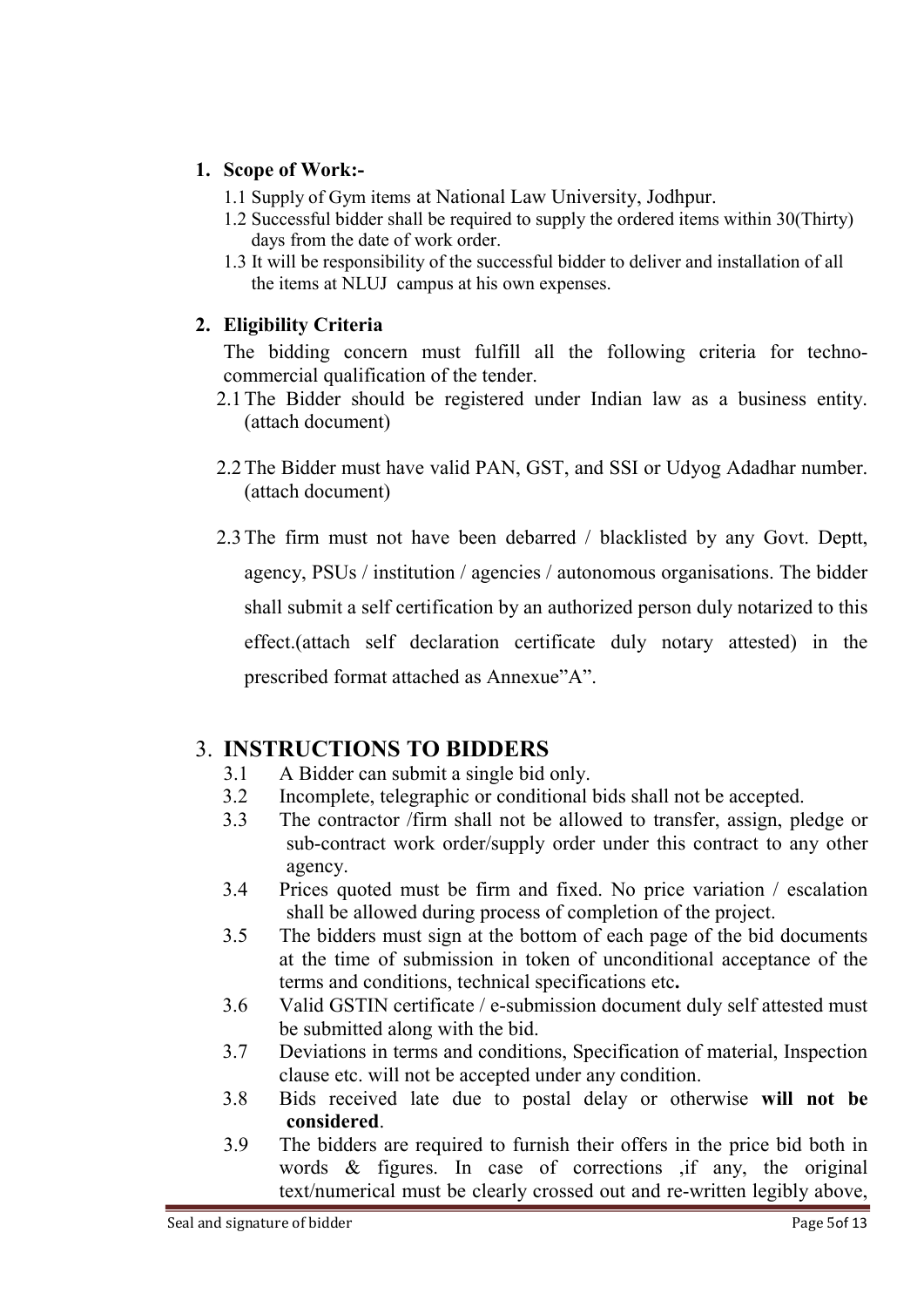below or on the side of the crossed out characters as per availability of space and the authorized person must put his dated initial under such corrections. In case of any conflict between figures and words, the lower rate shall prevail.

- 3.10 Since timely execution of works is of paramount importance, requests for extension of time shall not be entertained.
- 3.11 Canvassing in any manner shall not be entertained and will be viewed seriously leading to rejection of the bid.
- 3.12 University reserves its right to modify the bid document/details by way of amendment.
- 3.13 Bids will be accepted & will be opened as per information mentioned in the notice-inviting tender. No receipt against submission of bid shall be issued by NLU, Jodhpur.
- 3.14 The last date of receipt of the technical bid is  $\qquad \qquad$  upto 3.00 P.M. Sealed tenders may only dropped in the specified tender box kept in the Office of Registrar, NLU Jodhpur during office hours on working days. Bids received after due date  $&$  time will not be considered. If due to any reason the due date is declared as a holiday the bid will be opened on next working day at the same time.
- 3.15 The technical bid shall be opened on at 3.30 P.M. in the office of Registrar, NLU Jodhpur, in presence of such bidders or their authorized representatives, who are present at the time of opening. (The bid document should be submitted in two parts as detailed below:
	- 3.15.1 Bids should be submitted in two separate sealed envelope as mentioned below & addressed to the Registrar, NLU Jodhpur, inside a sealed envelope super-scribed "Bid for supply of Gym items should contain Technical Bid as per Annexure – B prescribed Firm Registration certificate, Earnest Money, Technical Specification, GST Registration , Commercial terms & conditions, notarized undertaking as per ANNEXURE "A" ,other bid documents duly signed & sealed, It should be super-scribed with Part-1 Technical Bid ". All the papers of bid documents except the price bid duly signed should be submitted in the first envelope.
	- 3.15.2 Second sealed envelope (part-II) should contain Price bid as per Annexure  $-C$  in a separate sealed envelope. It should be superscribed with "PART II Price Bid". Any condition in regard to financial aspects, payments, terms of rebate etc beyond the prescribed financial terms of NLU, Jodhpur will make the bid invalid. Therefore it is in the interest of the bidders not to write anything extra in the Price Bid in Annexure-C except price.
- 3.16 The procedure of opening of the bid shall be as under
	- 3.18.1. First envelope "PART-1 Technical Bid" shall be opened at the time & date mentioned in the bid notice by NLU, Jodhpur representative in the presence of bidders, who choose to be present.
	- 3.18.2 Second envelope (part-II) containing Price bid shall be opened after evaluation of technical-commercial suitability of the offer by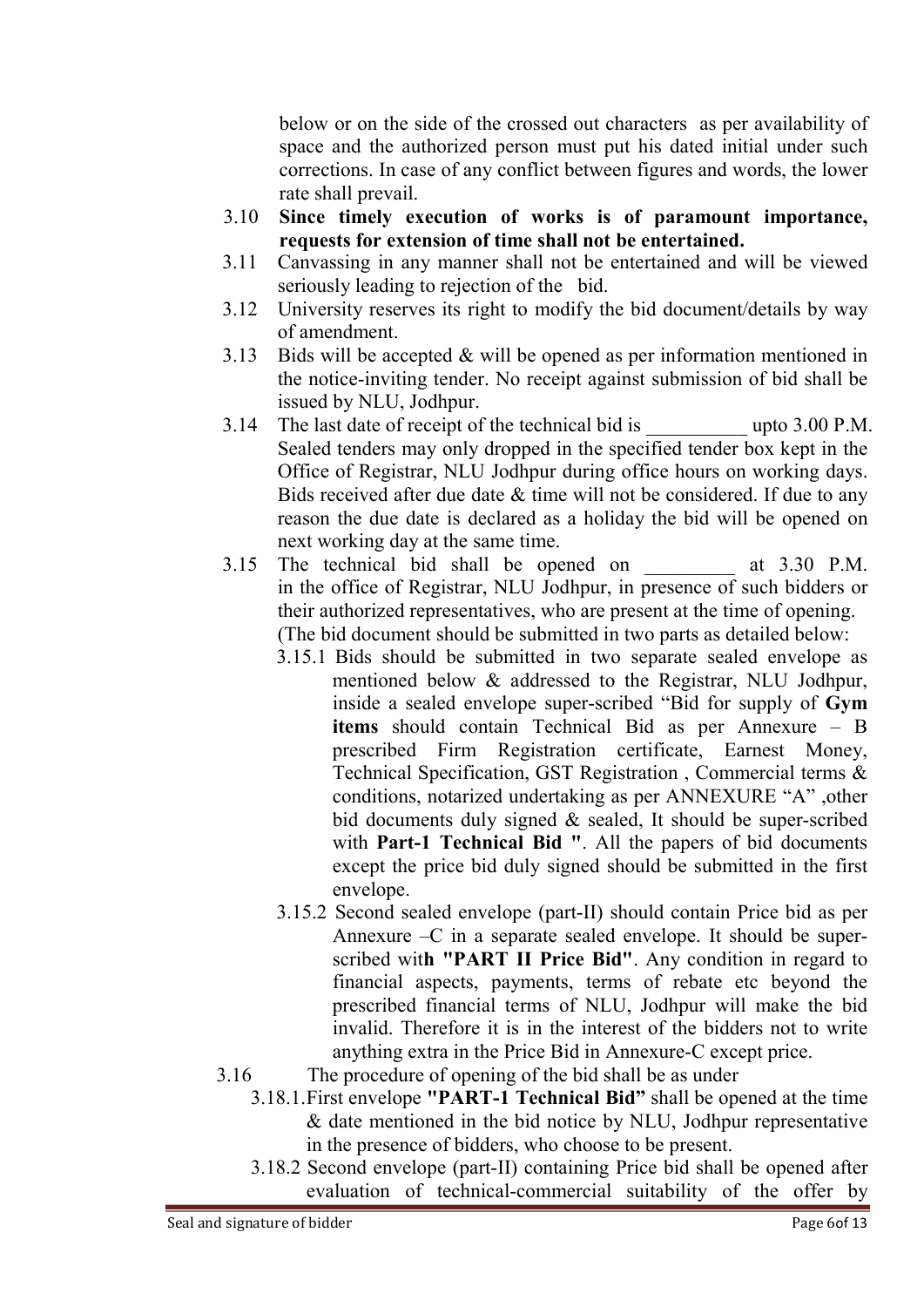assessing responsiveness in line with the requirements mentioned in the bid document. The time for opening of second envelope (Price bid) shall be informed separately after assessing and evaluation of technical bid. Second envelope of price bid only those bidders shall be opened who qualify in the technical bid. If necessary, the firms may be called for Technical Presentation of their product as per the time intimated by NLU, Jodhpur.

#### 3.17 Successful bidder shall be calculated on the basis of total cost of all items as mentioned in technical bid.

- 3.18 In case of supply of any defective material or substandard material, the materials will be rejected  $\&$  it will be the responsibility of the supplier for taking back & replacing the rejected materials at their own cost. In case of non-lifting of such rejected materials within a reasonable time offered by the office it will have the right to suitably dispose off the same and forfeit the amount.
- 3.19 The supplied materials should strictly comply with the specifications as mentioned in the bid, otherwise the material would be liable for rejection.
- 3.20 Any clarification on the technical specification and commercial terms and conditions may be clarified in writing from NLU, Jodhpur
- 3.21 Deviation of any commercial terms and condition and technical specification shall not be entertained under no circumstances.
- 3.22 Bidders may in their own interest visit the sites and undertake site visit before submitting bids. NLU, Jodhpur will not be responsible for any incidental or consequential losses of the firms while execution and till expiry of the period of maintenance.
- 3.23 The contractor shall abide by all laws, rules and regulations framed there under or any other statutory obligations which are in force from time to time. The contractor/firm shall indemnify the Institute from any claims in this regards.
- 3.24 Any losses sustained by Institute due to negligence of contractor's service in the form of loss/damage of property, will be recoverable from the contractor, as the money value shall be estimated by the Institute. The decision of the institute in this regard will be final and binding on the contractor/firm.
- 3.25 The Contractor/firm will adopt all safety measures /precautions while executing the work/supply. In case of any accident /causality of any personnel, involved in work/supply the complete responsibility will be borne by the contractor/firm himself and University will not be held responsible for any claim/compensation.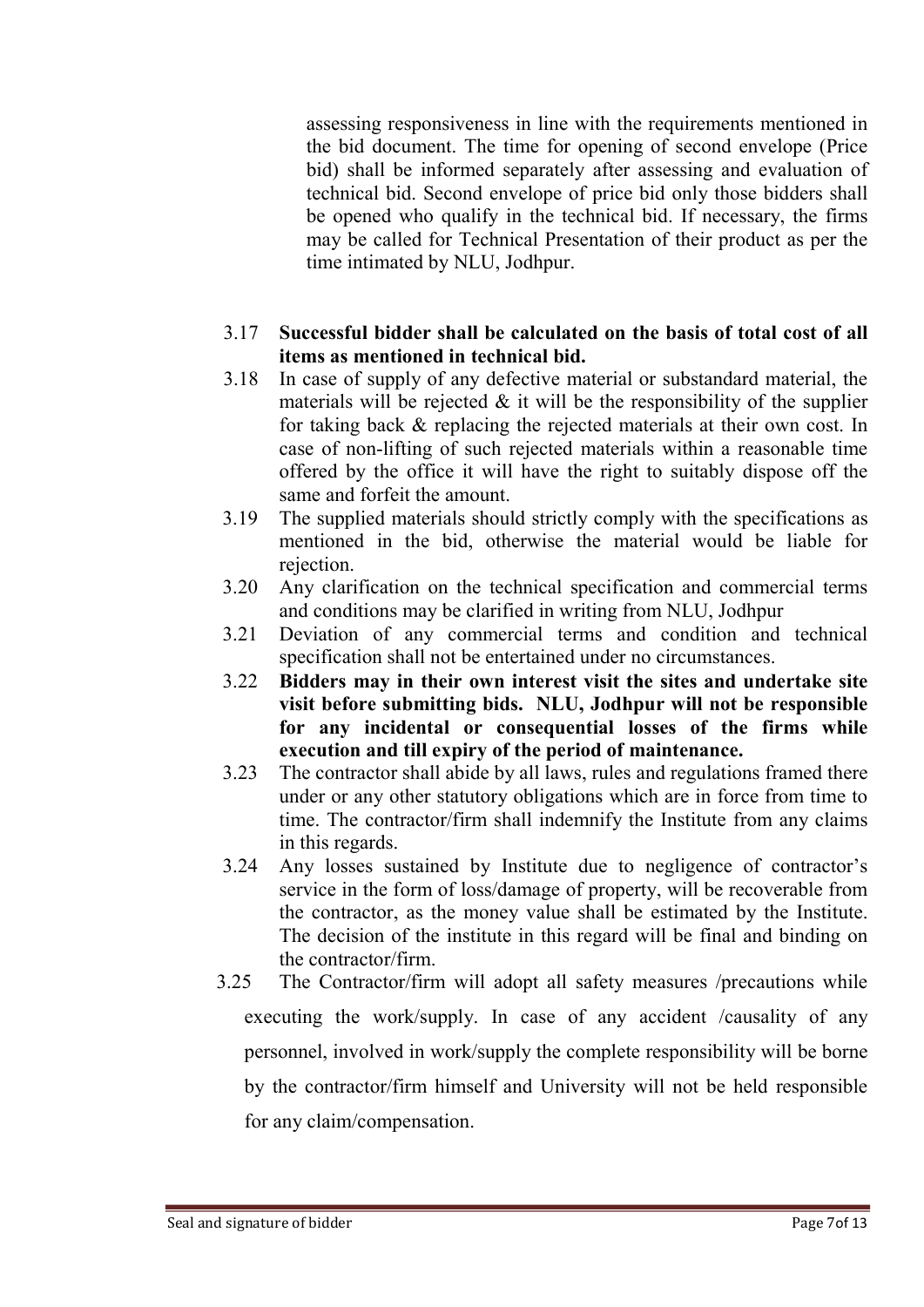- 3.26 University may take clarification from bidder and may take appropriate decision accordingly. The decision of University shall be final and binding to all.
- 3.27 NLU, Jodhpur does not bind itself to accept the lowest or any other tender and reserves to itself the authority to reject any or all the tenders received without the assignment of any reason. All tenders in which any of the prescribed condition is not fulfilled or any condition including that of conditional rebate is put forth by the tenderer shall be summarily rejected
- 3.28 The NLU, Jodhpur reserves its right to reject/accept any or reject all tenders at any time without assigning any reason thereof. It shall be without any liability towards the bidder.

#### 4. COMMERCIAL TERMS & CONDITIONS:

4.1 Earnest Money:-

 The bidder is required to deposit Rs. 9,000/- as earnest money with bid documents in the shape of demand draft payable in favour of Registrar, National Law University, Jodhpur.

#### 4.2 Security Deposit:

4.2.1 The successful bidder must deposit the Security amount  $\omega$ 10%(Ten percent) of the ordered value with the Registrar, NLU, Jodhpur within the time frame provided in letter for depositing of security in shape of DEMAND DRAFT OR irrevocable Bank Guarantees of equivalent amount for a period of one year.

4.2.2 The security deposit would be forfeited, if the firm/contractor denies to execute the work or supply the ordered items as the case may be.

4.2.3 The security deposit would be forfeited, if the supplies are not made or work not done as per the Terms & Conditions of the purchase order/bid document.

4.2.4 The security deposit amount will be refunded after the period of one year without any interest.

#### 4.3 Payment:

4.3.1 Payment will be made after satisfactorily supply of the requisite items as per specifications after submitting of bill by firm.

4.3.2 In case supply of items is not found as per specifications of the University, whole supply order shall be rejected and there shall not be any liability towards University for any reason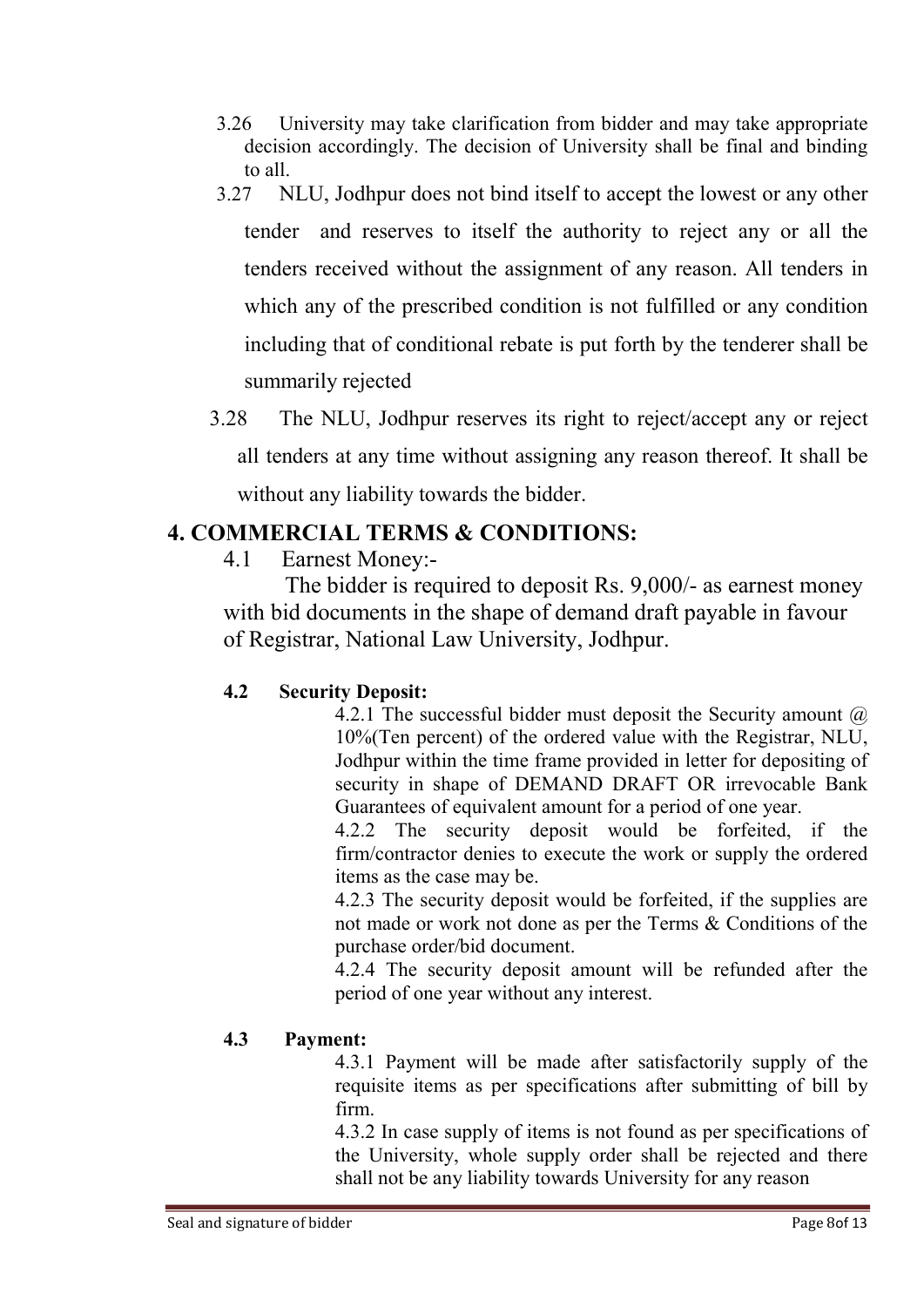#### 4.4 PENALTY CLAUSE:-

In case of delay in supply of items without prejudice to the right to reject the bid, penalty should be imposed as decided by the competent authority.

However, if there is any hindrance/barrier in supply order from University side, then relaxation will be granted without penalty as deemed fit.

#### 5. Settlement of Dispute:

5.1 All disputes pertaining to the supply order contract is limited to the jurisdiction of the courts at Jodhpur District, Rajasthan.

5.2 Without prejudice to above, the parties reserve the right to enter into an Arbitration process in accordance with the relevant clause of Arbitration and Conciliation Act, 1996.

#### 6. Force Majeure:

In no event shall either Party have any liability for failure to comply with this Agreement, if such failure results directly from the occurrence of any contingency beyond the reasonable control of the Party, including , without limitation, strike or other labour disturbance, riot, major power failure, war, natural calamities including but not limited to floods, earthquakes, fire, volcanic eruptions, epidemics, National Emergency, interference by any government or governmental agency, embargo, seizure, or enactment or abolition of any law, statute, ordinance, rule, or regulation (each a "Force Majeure Event"). In the event that either Party is unable to perform any of its obligations under this Agreement because of a Force Majeure Event, the Party who has been so affected shall as soon as may be, after coming to know of the Force Majeure Event, inform the other Party and shall take reasonable steps to resume performance as soon as may be after the cessation of the Force.

Majeure Event, if the period of nonperformance due to a Force Majeure Event exceeds thirty (30) days, the Party whose ability to perform has been so affected may by giving written notice, terminate this Agreement.

### **ACCEPTANCE**

I/We have carefully read and understood the above terms and conditions of the bid and agree to abide by them.

Signature of the bidder with seal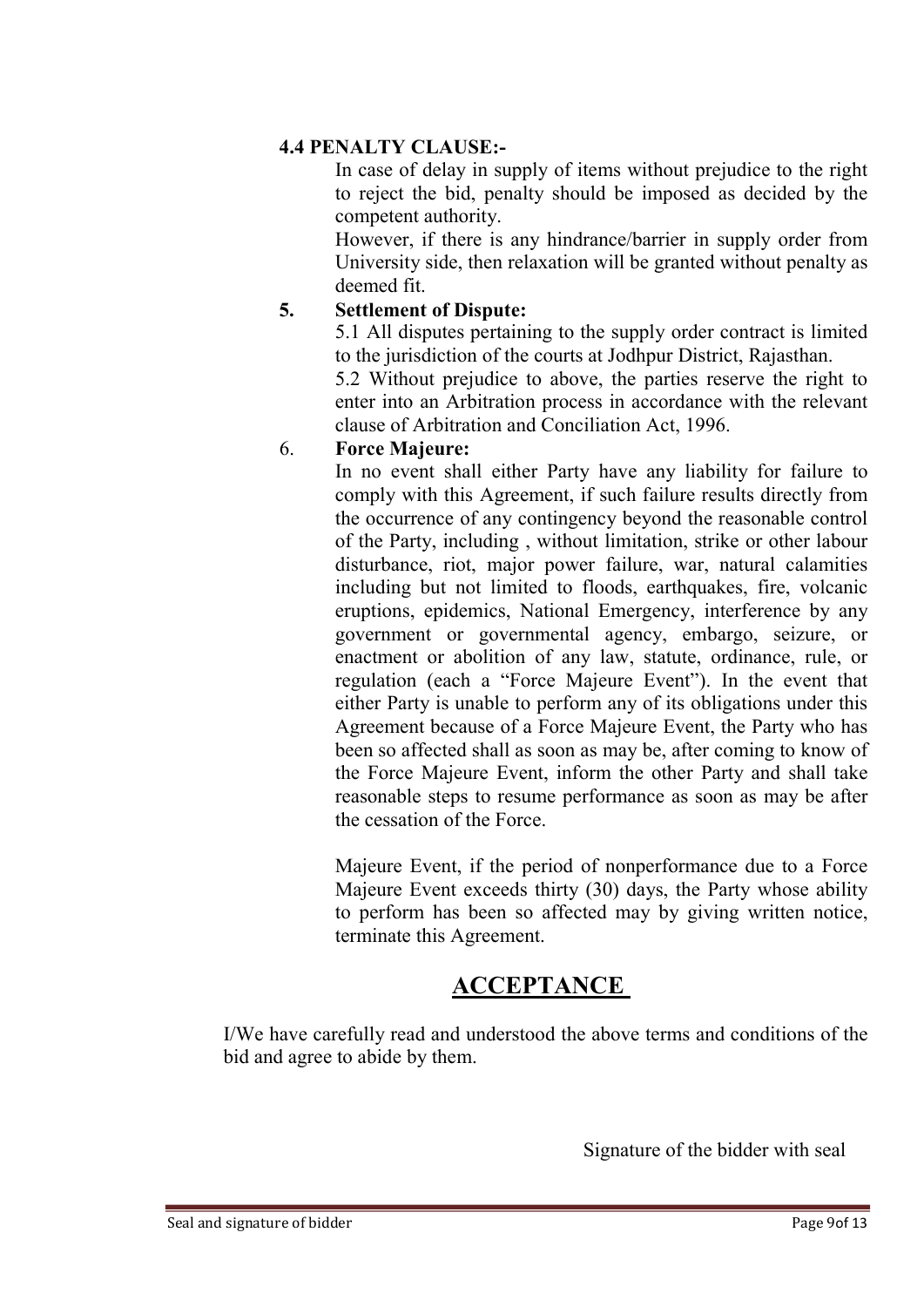# DECLARATION REGARDING BLACKLISTING/DEBARRING FOR TAKING PART IN TENDER

(To be executed & attested by Public Notary/executive Magistrate on Rs 50/-non judicial stamp paper by the Tendered]

| 1. | of<br>I/We                                                                                   |  |  |  |  |
|----|----------------------------------------------------------------------------------------------|--|--|--|--|
|    | declare<br>M/s<br>hereby<br>that<br>our<br><u> 1989 - Johann Barbara, martxa alemaniar a</u> |  |  |  |  |
|    | having registered address at<br>company                                                      |  |  |  |  |
|    | 'Blacklisted/debarred by<br>State/Central<br>has<br>been<br>any<br>never                     |  |  |  |  |
|    | Govt, Department/Organization till date nor we are facing/filed any Litigation               |  |  |  |  |
|    | proceeding regarding debarring (blacklisting) with either of the above said agencies.        |  |  |  |  |
|    | <b>OR</b>                                                                                    |  |  |  |  |
| 1. | $I/We$ of                                                                                    |  |  |  |  |
|    |                                                                                              |  |  |  |  |
|    |                                                                                              |  |  |  |  |
|    | was blacklisted or debarred by State/ Central Govt, Department/Organization                  |  |  |  |  |
|    |                                                                                              |  |  |  |  |
|    | to                                                                                           |  |  |  |  |
|    | and now the firm /company is entitled to take part in tenders.                               |  |  |  |  |
| 2. | In case of above information found false, I/we are fully aware that the tender/contract      |  |  |  |  |
|    | will be rejected/cancelled by National Law University, Jodhpur, and EMD/Security             |  |  |  |  |
|    | deposit shall be forfeited.                                                                  |  |  |  |  |
| 3. | In addition to the above National Law University, Jodhpur will not be responsible to         |  |  |  |  |
|    | pay the bills for any completed /partially completed work/supply.                            |  |  |  |  |
|    | <b>DEPONENT</b>                                                                              |  |  |  |  |

| ATTESTED:                            | $NAME$ :- |
|--------------------------------------|-----------|
| (Public Notary/executive Magistrate) | Address:  |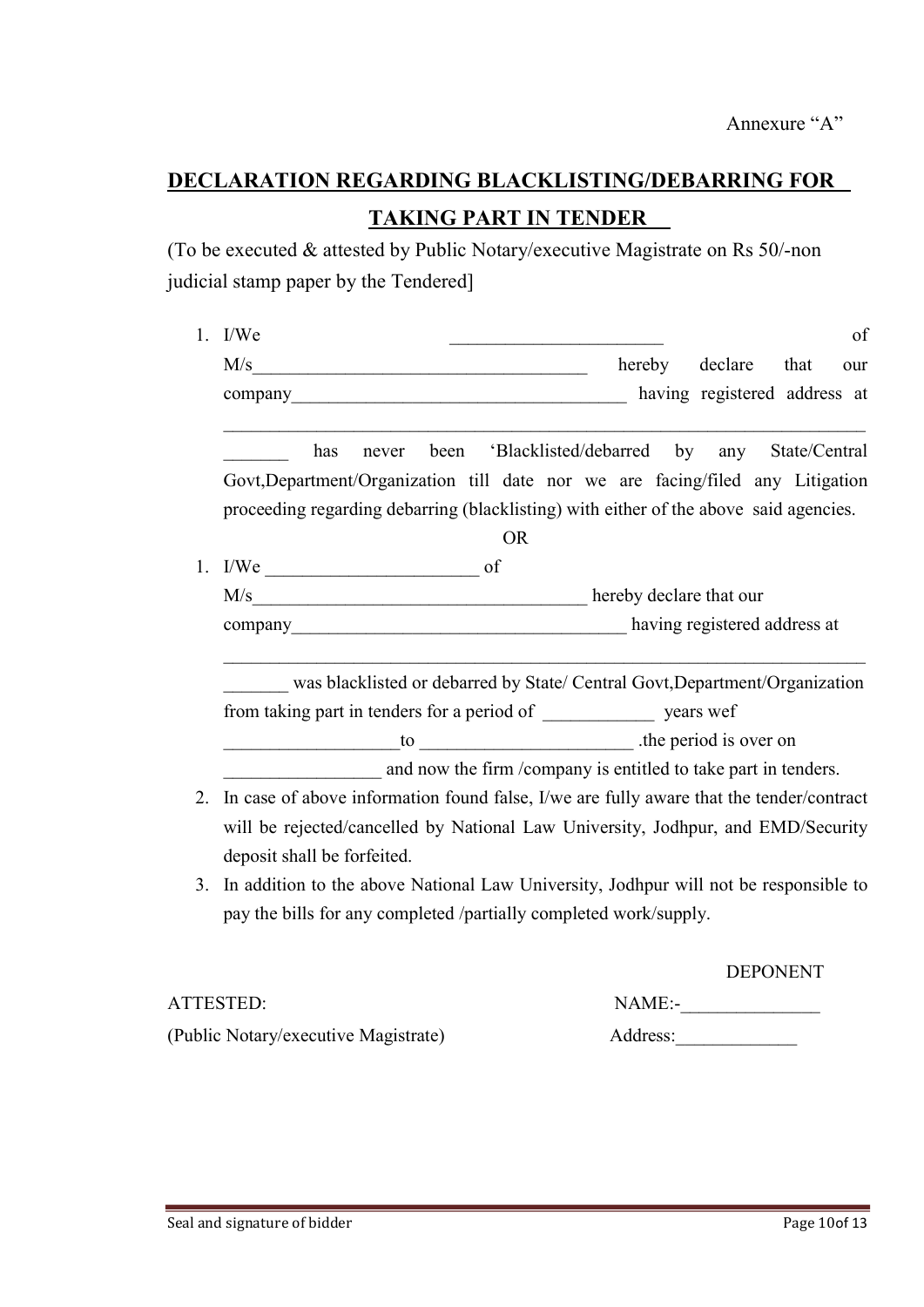#### Annexure"B"

#### TECHNICAL SPECIFICATION & BID

| S.no | Item                              | Qty.           | Preferred                    | Consent   |
|------|-----------------------------------|----------------|------------------------------|-----------|
|      |                                   |                | brand<br>and                 | Yes or NO |
|      |                                   |                | model                        |           |
|      | <b>SUPPLY OF GYM ITEMS</b>        |                |                              |           |
|      | AT NLUJ CAMPUS BY                 |                |                              |           |
|      | <b>ELIGIBLE</b><br><b>BIDDER</b>  |                |                              |           |
|      | <b>TECHNICAL</b><br><b>HAVING</b> |                |                              |           |
|      | <b>SPECIFICATIONS</b><br>AS       |                |                              |           |
|      | FOLLOWS:-                         |                |                              |           |
| 1.   | <b>Cross Trainer</b>              | $\mathbf{1}$   | Aero fit<br>AF               |           |
|      |                                   |                | 244 EL                       |           |
| 2.   | Treadmill                         | $\mathbf{1}$   | Aero fit<br>AF               |           |
|      |                                   |                | 214                          |           |
| 3.   | Adjustable incline and decline    | $\mathbf{1}$   | Aero fit                     |           |
|      | bench                             |                |                              |           |
| 4.   | <b>Smit Machine</b>               | $\mathbf{1}$   | Aero fit<br>AF               |           |
|      |                                   |                | 7820                         |           |
| 5.   | Kettle bells:<br>a)2Kg            | 1 pair each    | USi                          |           |
|      | b)4Kg                             |                |                              |           |
|      | c)6Kg                             |                |                              |           |
|      | d)8Kg                             |                |                              |           |
|      | e)10Kg                            |                |                              |           |
|      | $f$ )12 $Kg$                      |                |                              |           |
| 6.   | <b>Olympic Weight Plates</b>      | 1 pair each    | USi                          |           |
|      | a)5Kg                             |                |                              |           |
|      | b)10Kg                            |                |                              |           |
|      | $c)$ 15 $Kg$                      |                |                              |           |
|      | d)20Kg                            |                |                              |           |
| 7.   | <b>Climbing Rope</b>              | 1              | USi                          |           |
| 8.   | Battle Ropes (50 ft.)             | $\mathbf{1}$   | USi                          |           |
| 9.   | <b>Paralette Bars</b>             | $\mathbf{1}$   | USi                          |           |
| 10.  | Karabiners (S-Hook)               | $\overline{4}$ | $\blacksquare$               |           |
| 11.  | <b>Olympic Rods</b>               | 1 each         | USi                          |           |
|      | a)3 feet                          |                |                              |           |
|      | b)7 feet                          |                |                              |           |
| 12.  | Hex Trap Bar (for deadlifts)      | $\mathbf{1}$   | USi                          |           |
| 13.  | <b>Stirrup Handles</b>            | 1 pair         | $\overline{a}$               |           |
| 14.  | <b>Barbell Cushions</b>           | $\overline{2}$ | $\overline{a}$               |           |
| 15.  | Punching Bag (5 feet)             | $\mathbf{1}$   | USi                          |           |
| 16.  | BOSU Ball (with strap and air     | $\mathbf{1}$   | $\qquad \qquad \blacksquare$ |           |
|      | pump)                             |                |                              |           |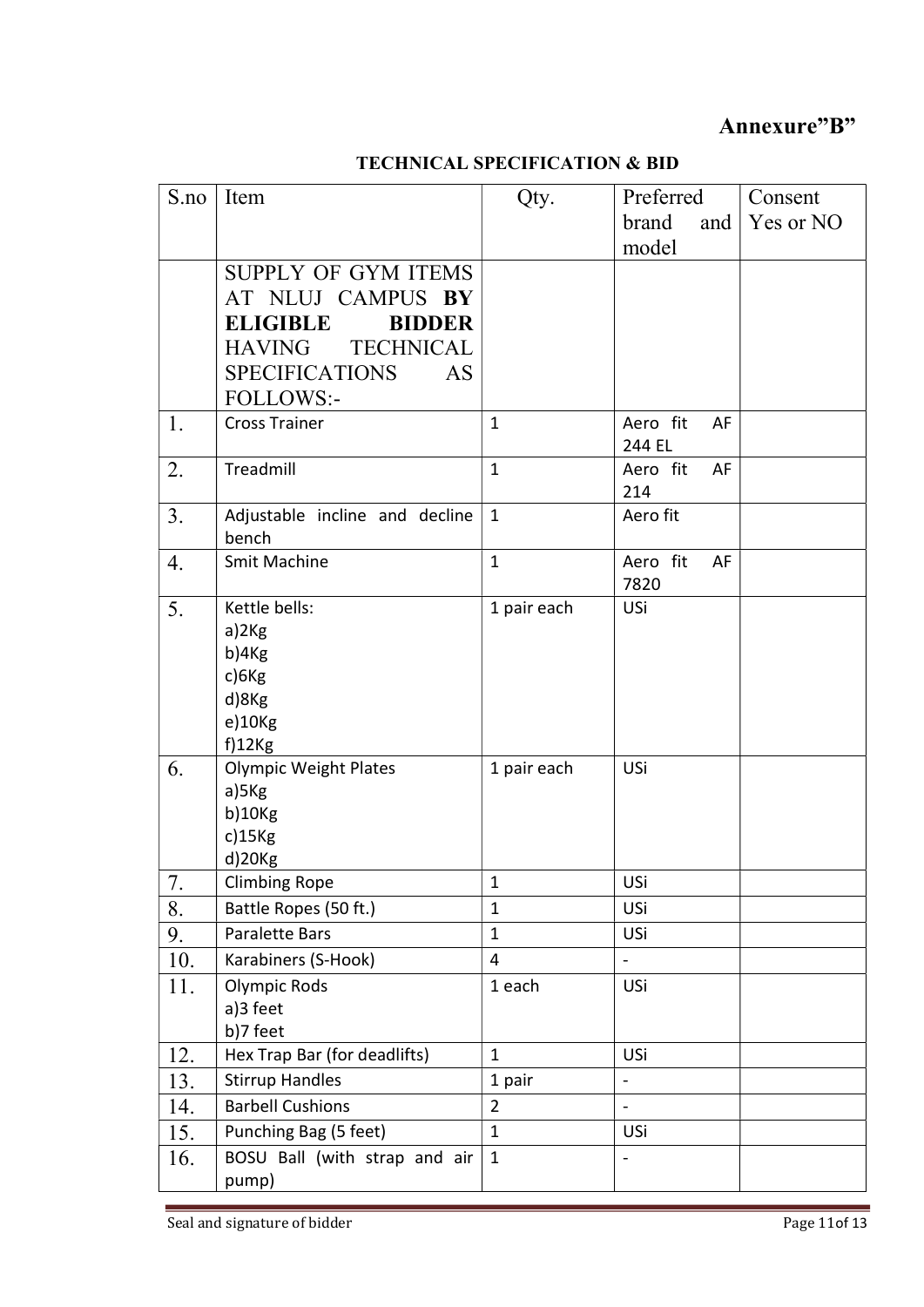| 17. | <b>Polymeric Boxes</b> | 1 each | USi |  |
|-----|------------------------|--------|-----|--|
|     | a) 6 inch              |        |     |  |
|     | b) $12$ inch           |        |     |  |
|     | c) $18$ inch           |        |     |  |
|     | d) 24 inch             |        |     |  |
|     | e) 30 inch             |        |     |  |

Signature of the bidder with seal